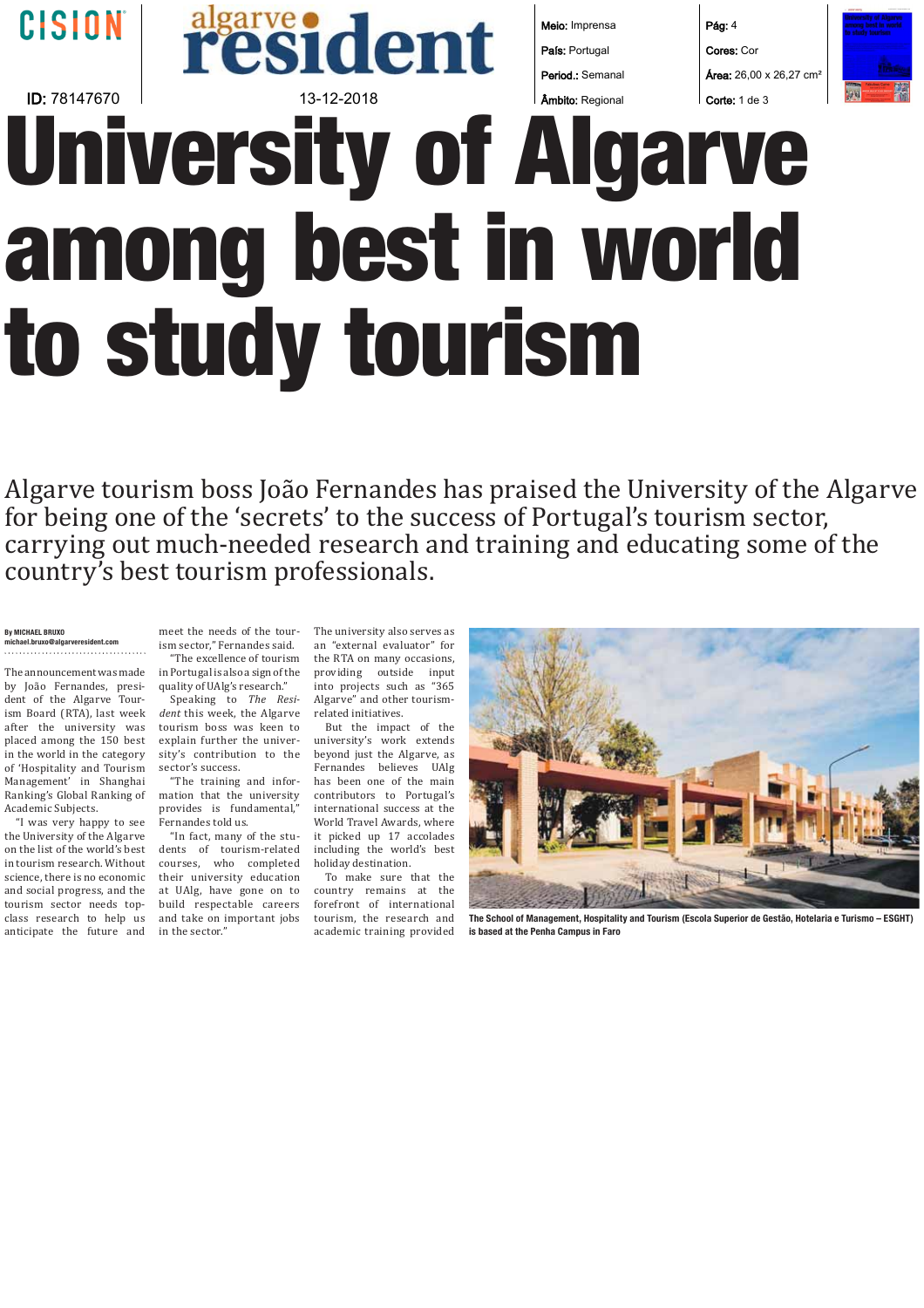



Meio: Imprensa País: Portugal

Period.: Semanal Âmbito: Regional





*'The tourism sector needs top-class research to help us anticipate the future and meet the needs of the tourism sector'* **João Fernandes** President, Turismo do Algarve



#### ȁȁ **What is the Shanghai Ranking?**

The Shanghai Ranking (Academic Ranking of World Universities) evaluates universities in 52 different scientific fields and is regarded as one of the three most influential university rankings alongside QS World University Rankings and Times Higher Education World University Rankings.

The number of published articles, their quality, the number of times they are quoted, the number of articles published with other international institutes and the number of research awards are all important factors that dictate a university's position in the ranking.

by institutions like the University of the Algarve will be fundamental, said the RTA president.

UAlg rector Paulo Águas told the *Resident* that it is "gratifying to see our work praised by the tourism board".

"Our tourism course was created in 1991. We are proud to say that many of our students have pursued successful careers in the sector, while our research has contributed towards a better understanding of the tourism sector," he told us.

Students can obtain a degree in Tourism or Hotel Management at the university, as well as pursue a master's degree and even a doctorate.

"The proof of the quality of our courses is that many students from other parts of Portugal choose UAlg to study as they associate the Algarve to a quality education in the tourism sector," the rector explained.

"They feel that this is where there is the best education and research."

Águas also revealed that the university will be creating a special centre for tourism research in 2019, which aims to bolster the university's output.

"Residents' perception of tourism, the sustainability of the sector and the wellbeing of holidaymakers" are some of the main areas of research

*'Residents' perception of tourism, the sustainability of the sector and the wellbeing of holidaymakers are some of the main areas of research'*

**Paulo Águas,**  Rector University of the Algarve (UAlg)

carried out at the university, the rector explained.

#### **University welcoming more foreign students**

During our interview, an important statistic highlighted by Paulo Águas was the increasing number of foreign students enrolled at UAlg.

This year, the university has around 1,600 foreign students who account for 20% of pupils.

This is the second highest percentage in all of Portugal," he told us. Many of them are Brazilian but others are from as far as the IIS

"The number of foreign students is an important factor when evaluating universities as it shows that students from other countries choose us to continue their studies.

"The fact that they choose UAlg is also important in these rankings, such as the Shanghai Ranking we were just included in.

"Having more foreign students also makes the day-to-day life on campus more cross-cultural," the hebbe zotor

UAlg is also working alongside many other universities and entities around the world, publishing several joint studies.

In fact, the rector says that UAlg has received praise for being among those that collaborate the most with other universities.